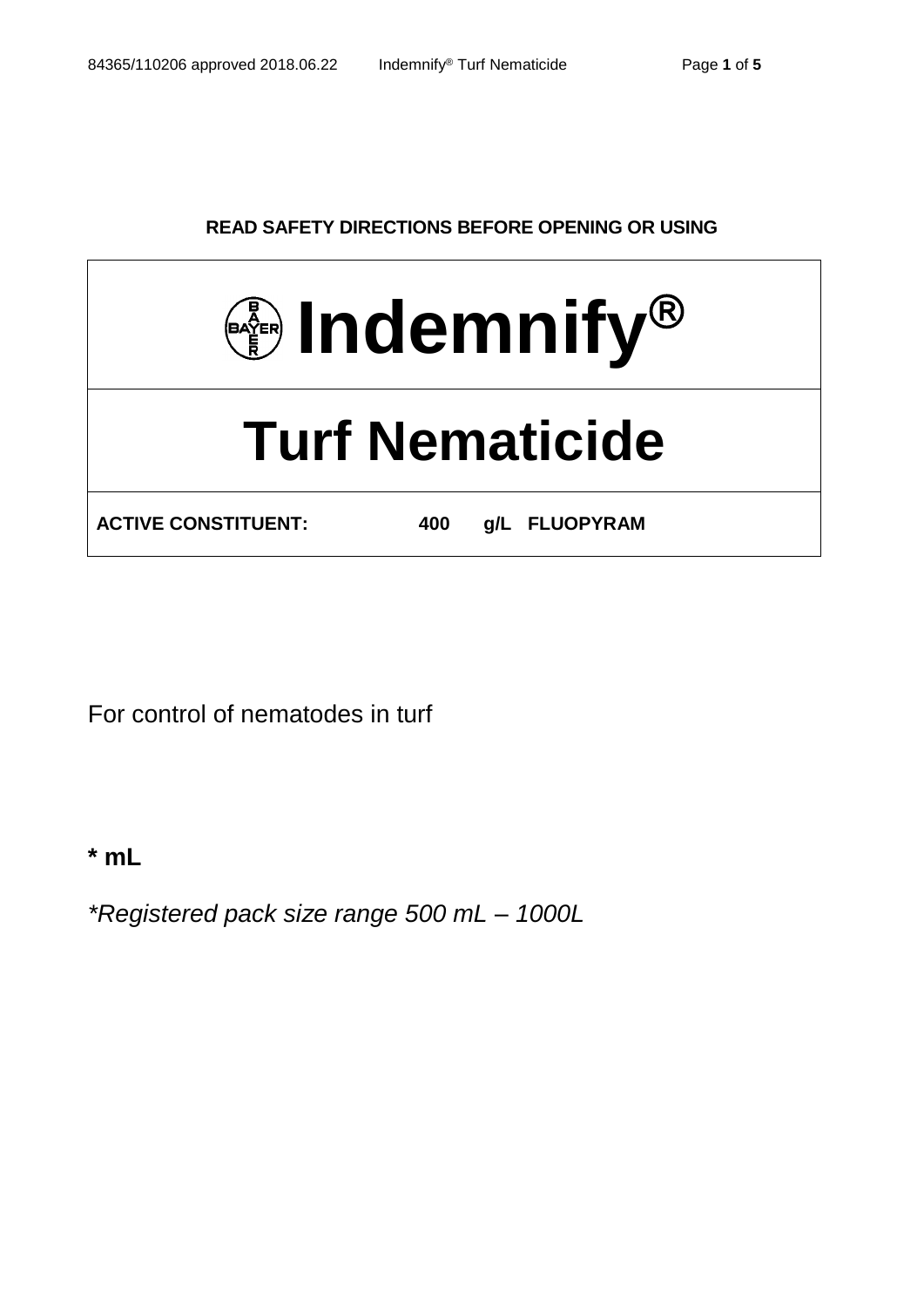# **DIRECTIONS FOR USE RESTRAINTS**

DO NOT apply by aircraft

## **SPRAY DRIFT RESTRAINTS**

**DO NOT** apply with spray droplets smaller than a **MEDIUM** spray droplet size category according to nozzle manufacturer specifications that refer to ASAE S572 Standard to the BCPC Guideline.

**DO NOT** apply when wind speed is less than 3 or more than 20 kilometres per hour as measured at the application site.

**DO NOT** apply during surface temperature inversion conditions at the application site.

Users of this product **MUST make an accurate written record** of the details of each spray application within 24 hours following application and **KEEP** this record for a minimum of 2 years. The spray application details that must be recorded are:

**1**. date and start and finish times of application;

- **2**. location address and areas sprayed;
- **3**. full name of this product;
- **4**. amount used per hectare and number of hectares applied to;
- **5**. situation and disease;
- **6**. wind speed and direction during application;
- **7**. air temperature;
- **8**. nozzle brand, model and type and spray system pressure measured during application;
- **9**. name and address of person applying this product.

(Additional record details may be required by the State or Territory where this product is used).

## **MANDATORY NO-SPRAY ZONES**

**DO NOT** apply if there are sensitive crops, gardens, landscaping vegetation, protected native vegetation or protected animal habitat within 5 metres downwind from the application area.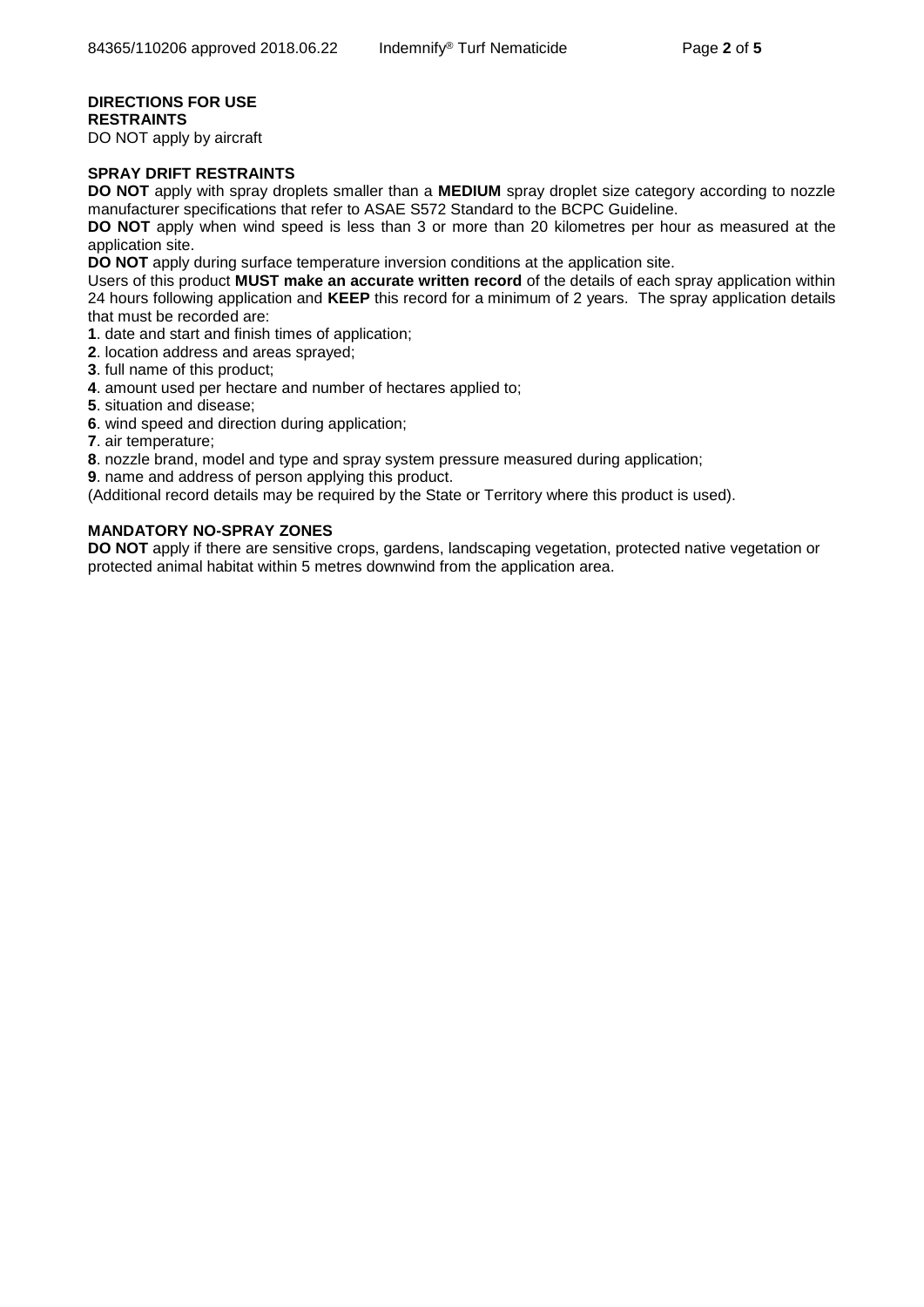# **DIRECTIONS FOR USE**

| <b>CROP</b>                                                                                                                                                                                                                       | <b>DISEASE</b>                                                                                           | <b>RATE</b>                                         | <b>CRITICAL COMMENTS</b>                                                                                                                                                                                                                                                                                                                                                                                                                                                                                                      |
|-----------------------------------------------------------------------------------------------------------------------------------------------------------------------------------------------------------------------------------|----------------------------------------------------------------------------------------------------------|-----------------------------------------------------|-------------------------------------------------------------------------------------------------------------------------------------------------------------------------------------------------------------------------------------------------------------------------------------------------------------------------------------------------------------------------------------------------------------------------------------------------------------------------------------------------------------------------------|
| Turf<br>including golf courses (e.g.,<br>fairways, greens, tees) and<br>sports turf (e.g. football and<br>rugby pitches, tennis, bowls and<br>cricket pitches), racetracks,<br>parklands and commercial and<br>residential lawns. | Plant parasitic nematodes<br>including Sting, Spiral, Sheath, Ring,<br>Root Lesion, Root-knot and Stubby | $625$ mL $/$ ha<br>Apply in 400 - 800 L<br>water/ha | Use this product as part of an integrated nematode management<br>program for turfgrass.<br>Apply as a preventative treatment when conditions are favourable for<br>root growth. Reapply as needed after 28 days when nematode<br>pressure is high.<br>Irrigate with sufficient water as soon as possible after application to<br>wash the product into the root zone.<br>Apply a maximum of 1.25 L / ha per year.<br>Do not apply more than the maximum annual rate from any<br>combination of products containing FLUOPYRAM. |

**NOT TO BE USED FOR ANY PURPOSE OR IN ANY MANNER CONTRARY TO THIS LABEL UNLESS AUTHORISED UNDER APPROPRIATE LEGISLATION**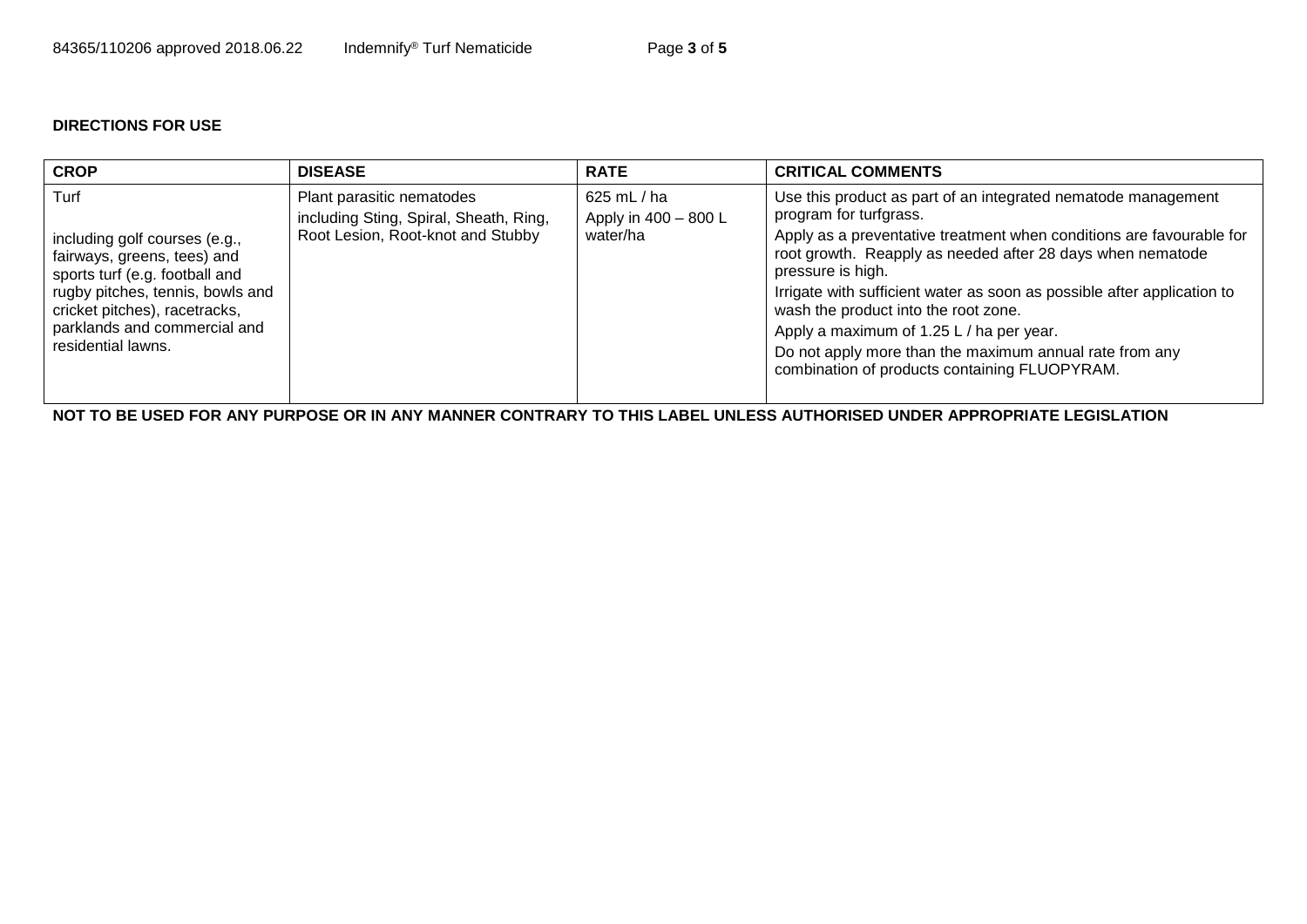#### **WITHHOLDING PERIOD**

DO NOT graze treated turf or lawn; or feed turf or lawn clippings from any treated area to poultry or livestock.

#### **GENERAL INSTRUCTIONS**

#### **Mixing**

Half-fill the spray tank with clean water. With agitators running, add required amount of Indemnify and fill spray tank to desired level. Maintain constant agitation to ensure uniformity of spray mixture.

#### **Application**

Effective control requires good coverage. Application should be made using sufficient water to ensure thorough coverage.

#### **Compatibility**

As formulations of other manufacturers' products are beyond the control of Bayer, all mixtures should be tested prior to mixing commercial quantities. For information on the compatibility of Indemnify with other products, contact your local retailer or Bayer CropScience representative.

#### **RESISTANCE WARNING**

Although resistance in nematode populations has not been proven, repeated exclusive use of any product may lead to a reduction in control. Rotation with nematicides with a different mode of action is recommended. Indemnify should be used as part of an Integrated Pest Management (IPM) program to control nematodes. IPM programs using cultural practices, monitoring or other detection methods, proper pest identification and rotation of nematicides with different modes of action will help prevent economic pest damage.

# **PRECAUTIONS**

#### **RE-ENTRY**

Do not allow entry into treated areas until the spray is dry.

#### **PROTECTION OF WILDLIFE, FISH, CRUSTACEANS AND ENVIRONMENT**

Very toxic to aquatic life. DO NOT contaminate wetlands or water courses with this product or used containers.

#### **STORAGE AND DISPOSAL**

Keep out of reach of children. Store in the closed, original container in a cool, well-ventilated area. Do not store for prolonged periods in direct sunlight. Triple-rinse containers before disposal. Add rinsings to spray tank. Do not dispose of undiluted chemicals on site. If recycling, replace cap and return clean containers to recycler or designated collection point. If not recycling, break, crush, or puncture and deliver empty packaging to an approved waste management facility. If an approved waste management facility is not available, bury the empty packaging 500 mm below the surface in a disposal pit specifically marked and set up for this purpose, clear of waterways, desirable vegetation and tree roots, in compliance with relevant local, state or territory government regulations. Do not burn empty containers or product.

#### **SAFETY DIRECTIONS**

May irritate the eyes. Avoid contact with eyes. Wash hands after use.

#### **FIRST AID**

If poisoning occurs, contact a doctor or Poisons Information Centre (telephone 13 11 26)

#### **SAFETY DATA SHEET**

Additional Information is listed in the Safety Data Sheet which is available at www.environmentalscience.bayer.com.au.